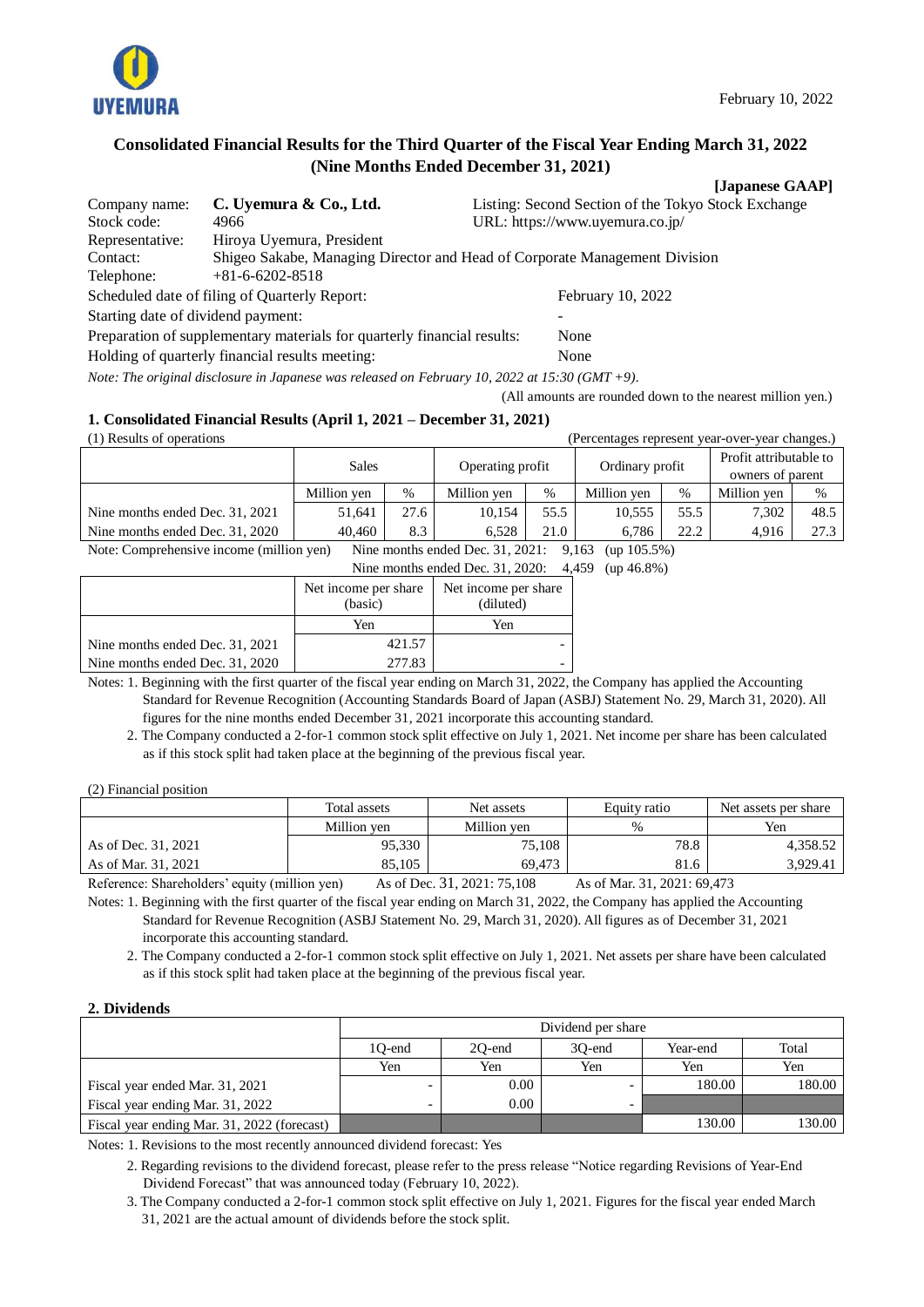### **3. Consolidated Forecast for the Fiscal Year Ending March 31, 2022 (April 1, 2021 – March 31, 2022)**

|  | (Percentages represent year-over-year changes.) |  |
|--|-------------------------------------------------|--|
|  |                                                 |  |

|           | Sales       |      | Operating profit |      | Ordinary profit |      | Profit attributable to<br>owners of parent |               | Net income per share |
|-----------|-------------|------|------------------|------|-----------------|------|--------------------------------------------|---------------|----------------------|
|           | Million ven | $\%$ | Million ven      | $\%$ | Million ven     | $\%$ | Million ven                                | $\frac{0}{0}$ | Yen                  |
| Full year | 65.000      | .6.2 | 12.000           | 26.4 | 12.500          | 26.0 | 8.400                                      | 17.8          | 474.76               |

Notes: 1. Revisions to the most recently announced consolidated forecast: None

#### **\*Notes**

- (1) Changes in consolidated subsidiaries during the period (changes in scope of consolidation): None Newly added: - Excluded: -
- (2) Application of the specific method for accounting treatment for preparation of quarterly consolidated financial statements: None

(3) Changes in accounting policies and accounting-based estimates, and restatements

- 1) Changes in accounting policies due to revisions in accounting standards, others: Yes
- 2) Changes in accounting policies other than 1) above: None
- 3) Changes in accounting-based estimates: None
- 4) Restatements: None
	- Note: For details, see "2. Quarterly Consolidated Financial Statements and Notes, (3) Notes to Quarterly Consolidated Financial Statements, Changes in Accounting Policies" on page 7 of the attachments.

#### (4) Number of shares outstanding (common shares)

| 1) Number of shares outstanding at the end of the period (including treasury shares) |                   |                                                    |                   |
|--------------------------------------------------------------------------------------|-------------------|----------------------------------------------------|-------------------|
| As of Dec. 31, 2021:                                                                 | 19,756,080 shares | As of Mar. 31, 2021:                               | 19,756,080 shares |
| 2) Number of treasury shares at the end of the period                                |                   |                                                    |                   |
| As of Dec. 31, 2021:                                                                 | 2.523.528 shares  | As of Mar. 31, 2021:                               | 2,075,648 shares  |
| 3) Average number of shares outstanding during the period                            |                   |                                                    |                   |
| Nine months ended Dec. 31, 2021:                                                     | 17,323,312 shares | Nine months ended Dec. 31, 2020: 17,697,315 shares |                   |

Note: The Company conducted a 2-for-1 common stock split effective on July 1, 2021. The number of shares outstanding at the end of the period, number of treasury shares at the end of the period and average number of shares outstanding during the period have been calculated as if this stock split had taken place at the beginning of the previous fiscal year.

#### **\* The quarterly financial report is not subject to quarterly review by certified public accountants or auditing firms.**

#### **\*Cautionary statement with respect to forward-looking statements and other special items**

Forecasts of future performance in this report are based on assumptions judged to be valid and information currently available to the Company, but are not promises by the Company regarding future performance. Actual results are affected by various factors and may differ substantially. For discussion of the assumptions and notes of caution for usage, please refer to "1. Qualitative Information on Quarterly Consolidated Financial Performance, (3) Explanation of Consolidated Forecast and Other Forward-looking Statements" on page 3 of the attachments.

<sup>2.</sup> The Company conducted a 2-for-1 common stock split effective on July 1, 2021. Net income per share in the consolidated forecast for the fiscal year ending March 31, 2022 are adjusted to reflect the stock split.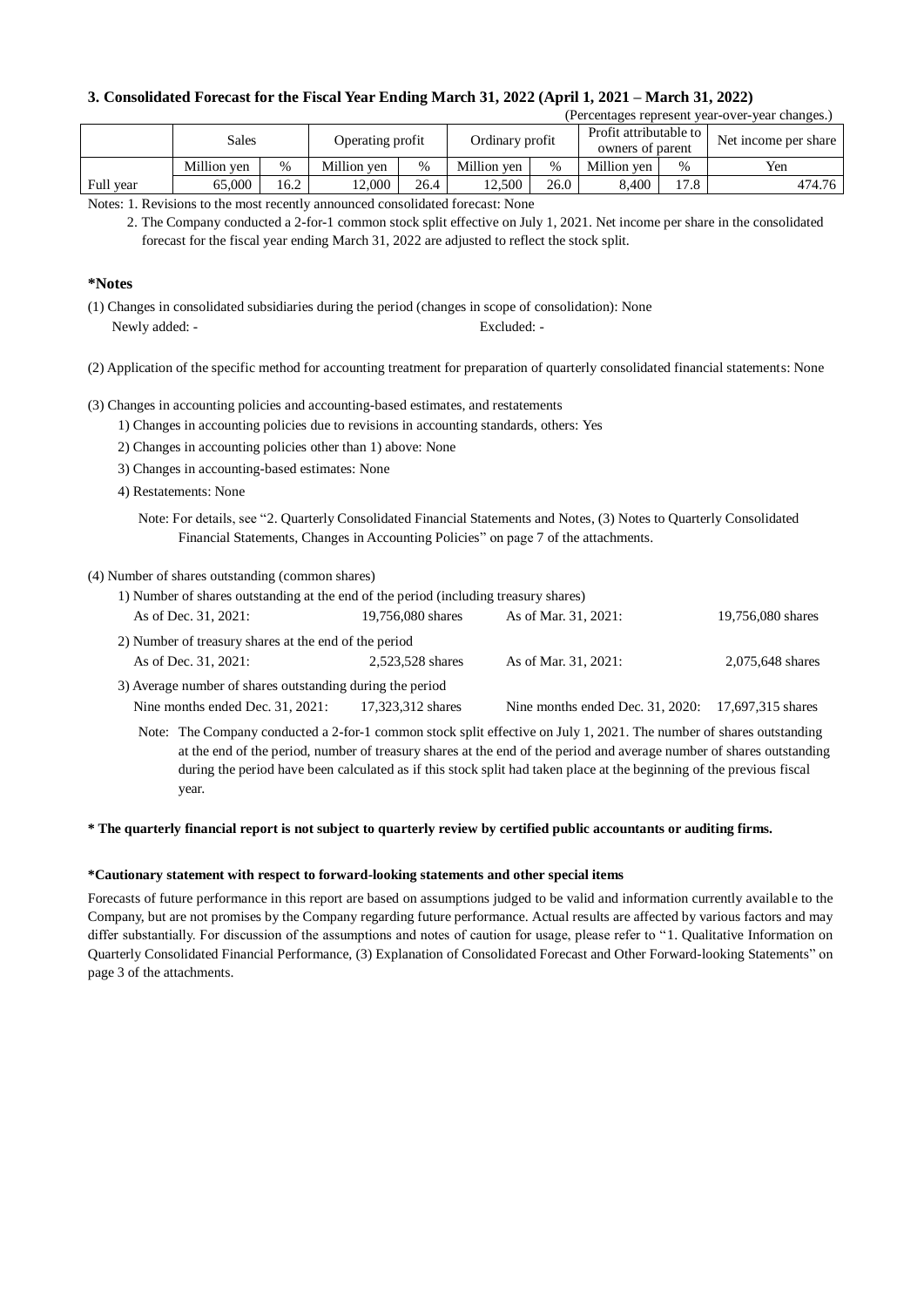## **Contents of Attachments**

| 1. Qualitative Information on Quarterly Consolidated Financial Performance    | $\overline{2}$ |
|-------------------------------------------------------------------------------|----------------|
| (1) Explanation of Results of Operations                                      | 2              |
| (2) Explanation of Financial Position                                         | 3              |
| (3) Explanation of Consolidated Forecast and Other Forward-looking Statements | 3              |
| 2. Quarterly Consolidated Financial Statements and Notes                      | 4              |
| (1) Consolidated Balance Sheets                                               | 4              |
| (2) Consolidated Statements of Income and Comprehensive Income                | 6              |
| For the Nine-month Period                                                     | 6              |
| (3) Notes to Quarterly Consolidated Financial Statements                      | 7              |
| Going Concern Assumption                                                      | 7              |
| Significant Changes in Shareholders' Equity                                   | 7              |
| Changes in Accounting Policies                                                | 7              |
| Segment and Other Information                                                 | 8              |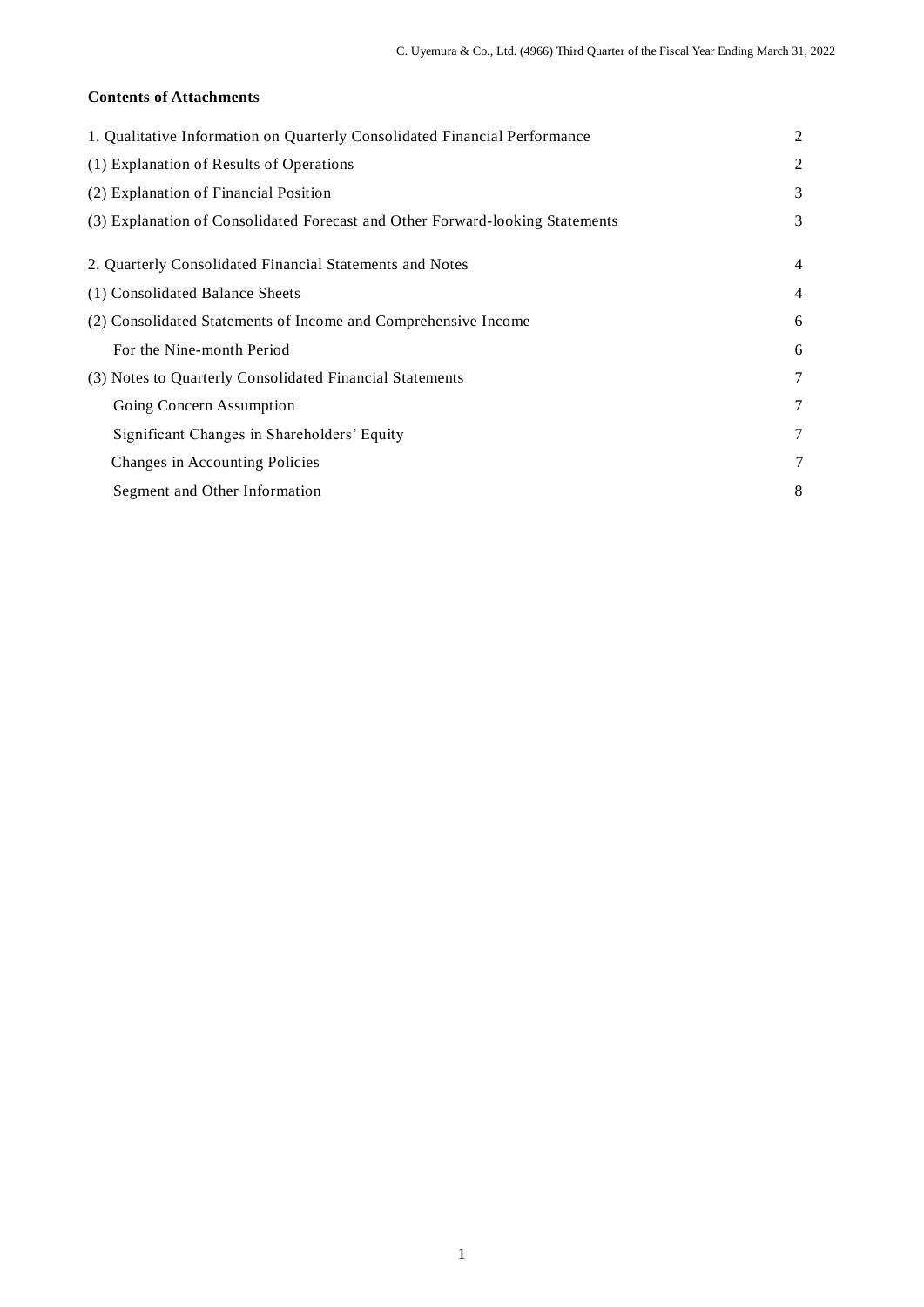### **1. Qualitative Information on Quarterly Consolidated Financial Performance**

## **(1) Explanation of Results of Operations**

For the first nine months of the fiscal year ending on March 31, 2022 (hereinafter "the period under review"), the Japanese economy saw some signs of recovery with the gradual resumption of economic activities amid the lingering impact of the pandemic. However, the situation remained unstable due to the resurgence of COVID-19 caused by the spread of its variants. Also, the outlook for the Japanese economy remains uncertain amid concerns that economic activities may be affected by security issues between the United States and China, surging natural resource prices, and a shortage of semiconductors and other components.

In the electronic device market, which is the Uyemura Group's main market area, demand for servers remained solid backed by the commercialization of the 5G (5th generation mobile communication system) related technologies and the wider spread of telework. In the car electronics segment, the production of automobiles and other products was affected by the shortage of semiconductors although the production of semiconductors themselves continued for the supply-demand balance to improve.

In this environment, the Group has focused on the development of high value-added products, and proposal and sales activities for these products to make the operations more profitable.

As a result, consolidated sales for the period under review were 51,641 million yen (up 27.6% year-over-year), operating profit 10,154 million yen (up 55.5%), ordinary profit 10,555 million yen (up 55.5%), and profit attributable to owners of parent 7,302 million yen (up 48.5%). Due to the application of the Accounting Standard for Revenue Recognition, net sales increased by 905 million yen, and operating profit and ordinary profit increased by 106 million yen each.

The results of operations by business segment are shown as below.

#### **1) Surface finishing materials business**

Both segment sales and profit of mainstay plating chemicals for printed wiring boards (PWBs) and package PWBs saw year-over-year increases thanks to an increase in 5G and semiconductor market demand.

Consequently, sales in the surface finishing materials business increased 38.8% year-over-year to 43,276 million yen and segment profit increased 58.9% year-over-year to 9,389 million yen.

#### **2) Surface finishing machinery business**

Both segment sales and profit of the surface finishing machinery business decreased year-over-year because of a shortage of raw materials and parts as well as a hike in logistics costs, although demand for semiconductors and electronic components remained firm.

Consequently, sales in the surface finishing machinery business decreased 24.5% year-over-year to 4,351 million yen and segment profit decreased 32.7% year-over-year to 349 million yen. Due to the application of the Accounting Standard for Revenue Recognition, net sales increased by 905 million yen and segment profit increased by 106 million yen.

#### **3) Plating job business**

Both segment sales and profit of the plating job business increased year-over-year. The business environment remained challenging with the persistent slowdown of the automotive industry in Thailand and Indonesia due to the spread of COVID-19. Meanwhile, plating job operations for PWBs in Taiwan continued to show strong performance.

Consequently, sales in the plating job business increased 15.4% year-over-year to 3,371 million yen and segment profit was 22 million yen (compared with segment loss of 255 million yen in the same period of the previous fiscal year).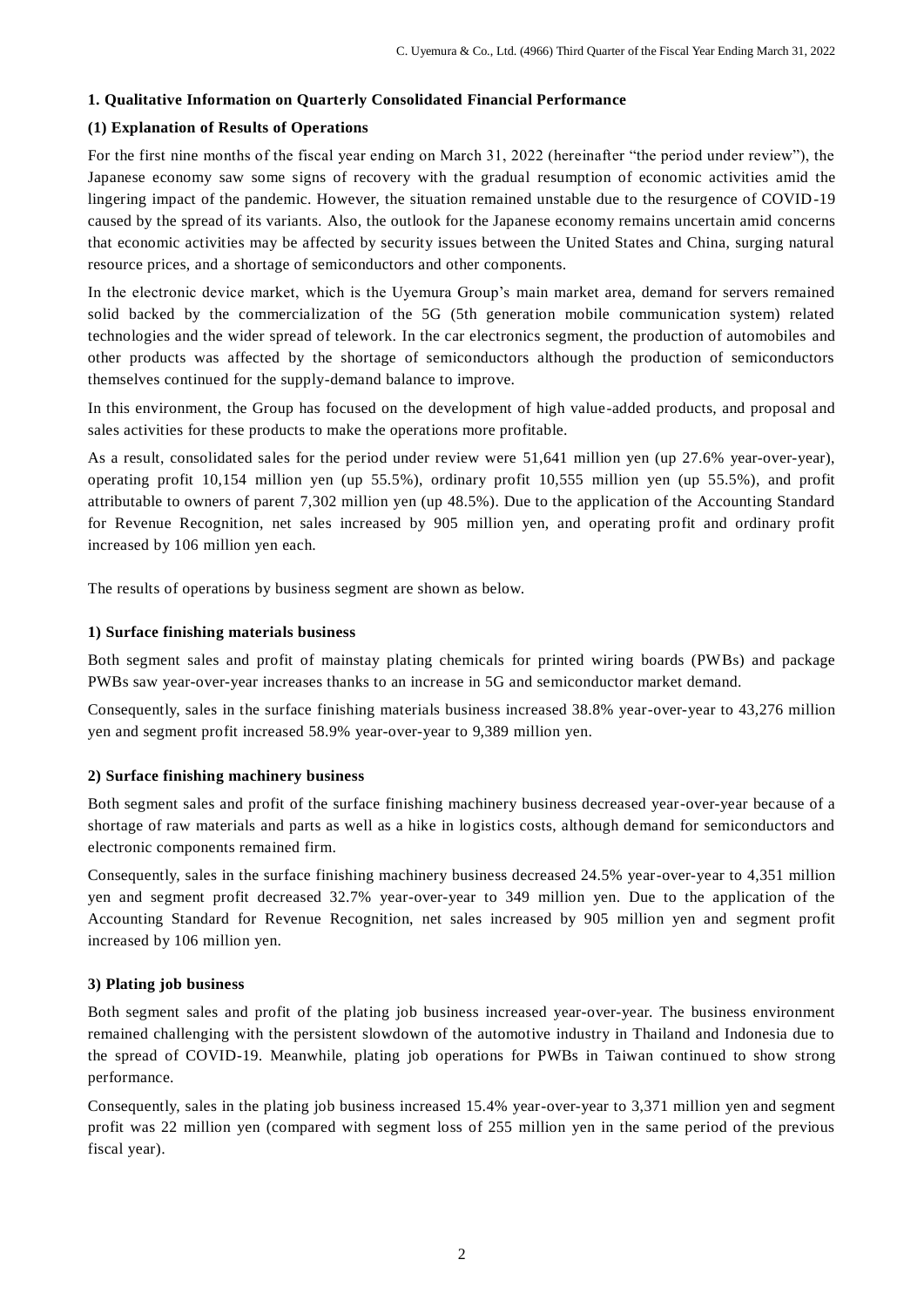#### **4) Real estate rental business**

Both segment sales and profit of the real estate rental business increased year-over-year thanks to the rent revision for an office building for rent in Shin-Osaka.

Consequently, sales in the real estate rental business increased 3.8% year-over-year to 628 million yen and segment profit increased 10.1% year-over-year to 383 million yen.

It is noted that sales of the segments above include intersegment sales and transfers.

### **(2) Explanation of Financial Position**

Total assets increased 10,224 million yen from the end of the previous fiscal year to 95,330 million yen at the end of the period under review. This was primarily attributable to a 4,530 million yen increase in notes and accounts receivable-trade, and contract assets, a 1,673 million yen increase in land, and a 1,076 million yen increase in merchandise and finished goods, which were partially offset by a 1,006 million yen decrease in cash and deposits and a 366 million yen decrease in buildings and structures, net.

Total liabilities increased 4,590 million yen from the end of the previous fiscal year to 20,221 million yen. This was primarily attributable to a 1,125 million yen increase in electronically recorded obligations-operating and a 496 million yen increase in deferred tax liabilities, which were partially offset by a 752 million yen decrease in income taxes payable and a 193 million yen decrease in provision for retirement benefits for directors (and other officers).

Total net assets increased 5,634 million yen from the end of the previous fiscal year to 75,108 million yen. This was primarily attributable to a 5,764 million yen increase in retained earnings and a 1,829 million yen increase in foreign currency translation adjustment, which were partially offset by a 1,990 million yen increase in treasury shares.

As a result, the equity ratio decreased by 2.8 percentage points from 81.6% at the end of the previous fiscal year to 78.8%.

#### **(3) Explanation of Consolidated Forecast and Other Forward-looking Statements**

We have maintained the full-year consolidated forecasts that we announced in the "Notice Regarding the Differences between Consolidated Financial Forecasts and Actual Results for the First Half, and Revisions of Consolidated Financial Forecasts for FY2022" on November 11, 2021.

Actual results may differ from these forecasts due to various factors in the future.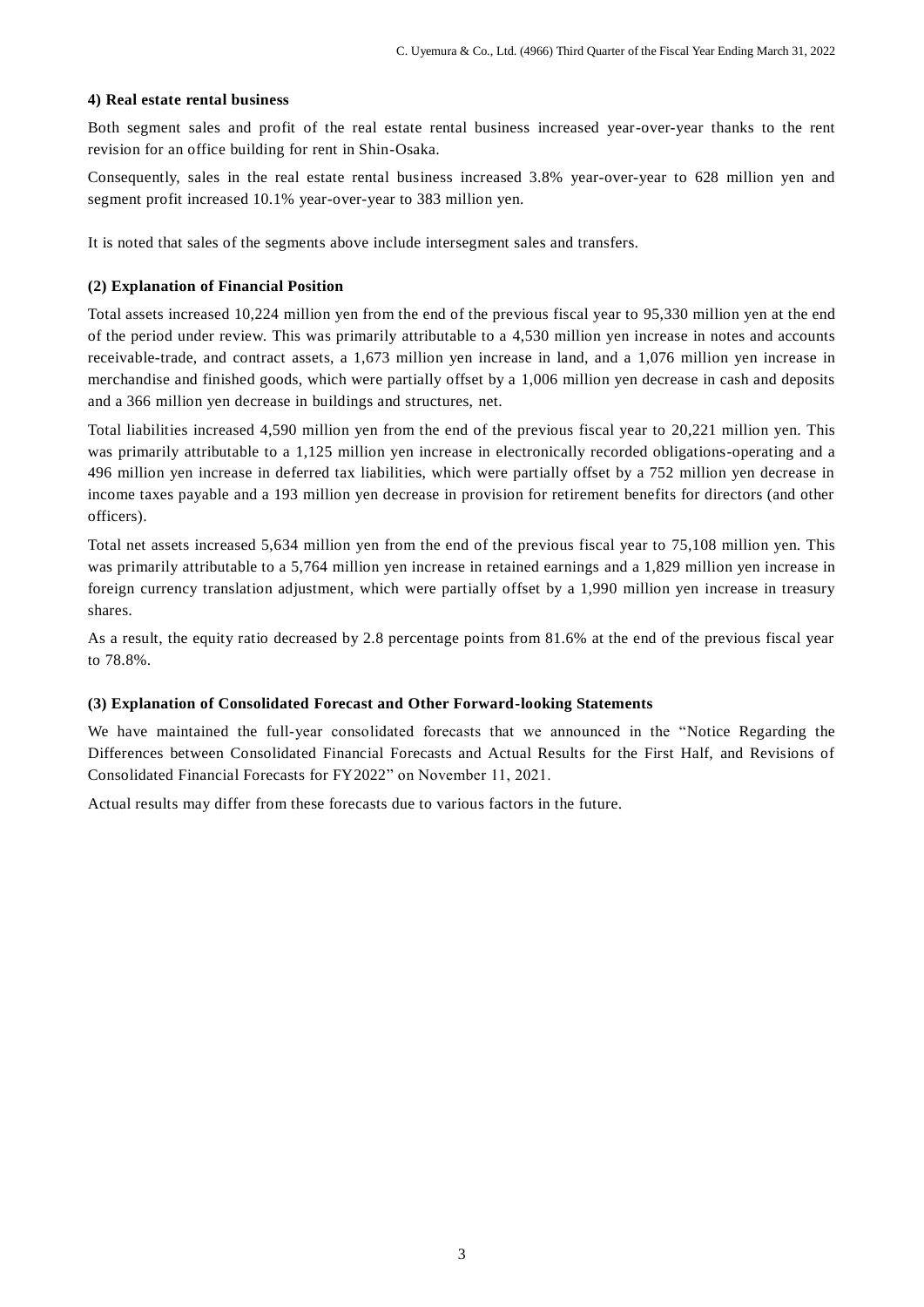# **2. Quarterly Consolidated Financial Statements and Notes**

## **(1) Consolidated Balance Sheets**

|                                                   |                       | (Thousands of yen)        |
|---------------------------------------------------|-----------------------|---------------------------|
|                                                   | FY3/2021              | Third quarter of FY3/2022 |
|                                                   | (As of Mar. 31, 2021) | (As of Dec. 31, 2021)     |
| Assets                                            |                       |                           |
| Current assets                                    |                       |                           |
| Cash and deposits                                 | 30,541,231            | 29,535,100                |
| Notes and accounts receivable-trade               | 15,780,705            |                           |
| Notes and accounts receivable-trade, and contract |                       | 20,311,531                |
| assets                                            |                       |                           |
| <b>Securities</b>                                 | 44,077                | 47,565                    |
| Merchandise and finished goods                    | 2,995,296             | 4,072,073                 |
| Work in process                                   | 1,578,340             | 2,647,969                 |
| Raw materials and supplies                        | 1,709,607             | 2,745,194                 |
| Other                                             | 1,070,264             | 2,827,129                 |
| Allowance for doubtful accounts                   | (66, 027)             | (92,077)                  |
| Total current assets                              | 53,653,495            | 62,094,489                |
| Non-current assets                                |                       |                           |
| Property, plant and equipment                     |                       |                           |
| Buildings and structures                          | 22,053,017            | 22,428,737                |
| Accumulated depreciation                          | (13, 176, 134)        | (13,918,735)              |
| Buildings and structures, net                     | 8,876,883             | 8,510,001                 |
| Machinery, equipment and vehicles                 | 11,569,374            | 11,783,272                |
| Accumulated depreciation                          | (9,153,911)           | (9,497,756)               |
| Machinery, equipment and vehicles, net            | 2,415,462             | 2,285,515                 |
| Land                                              | 4,382,771             | 6,055,974                 |
| Leased assets                                     | 356,133               | 430,494                   |
| Accumulated depreciation                          | (134,982)             | (144, 805)                |
| Leased assets, net                                | 221,151               | 285,688                   |
| Construction in progress                          | 306,188               | 518,126                   |
| Other                                             | 5,466,948             | 5,740,681                 |
| Accumulated depreciation                          | (4,457,641)           | (4,651,445)               |
| Other, net                                        | 1,009,307             | 1,089,236                 |
| Total property, plant and equipment               | 17,211,764            | 18,744,543                |
| Intangible assets                                 | 303,129               | 297,104                   |
| Investments and other assets                      |                       |                           |
| Investment securities                             | 12,865,612            | 12,884,607                |
| Retirement benefit asset                          | 151,616               | 155,487                   |
| Deferred tax assets                               | 453,072               | 560,062                   |
| Other                                             | 535,635               | 666,630                   |
| Allowance for doubtful accounts                   | (68, 829)             | (72, 569)                 |
| Total investments and other assets                | 13,937,108            | 14, 194, 218              |
| Total non-current assets                          | 31,452,002            |                           |
|                                                   |                       | 33,235,866                |
| Total assets                                      | 85,105,498            | 95,330,355                |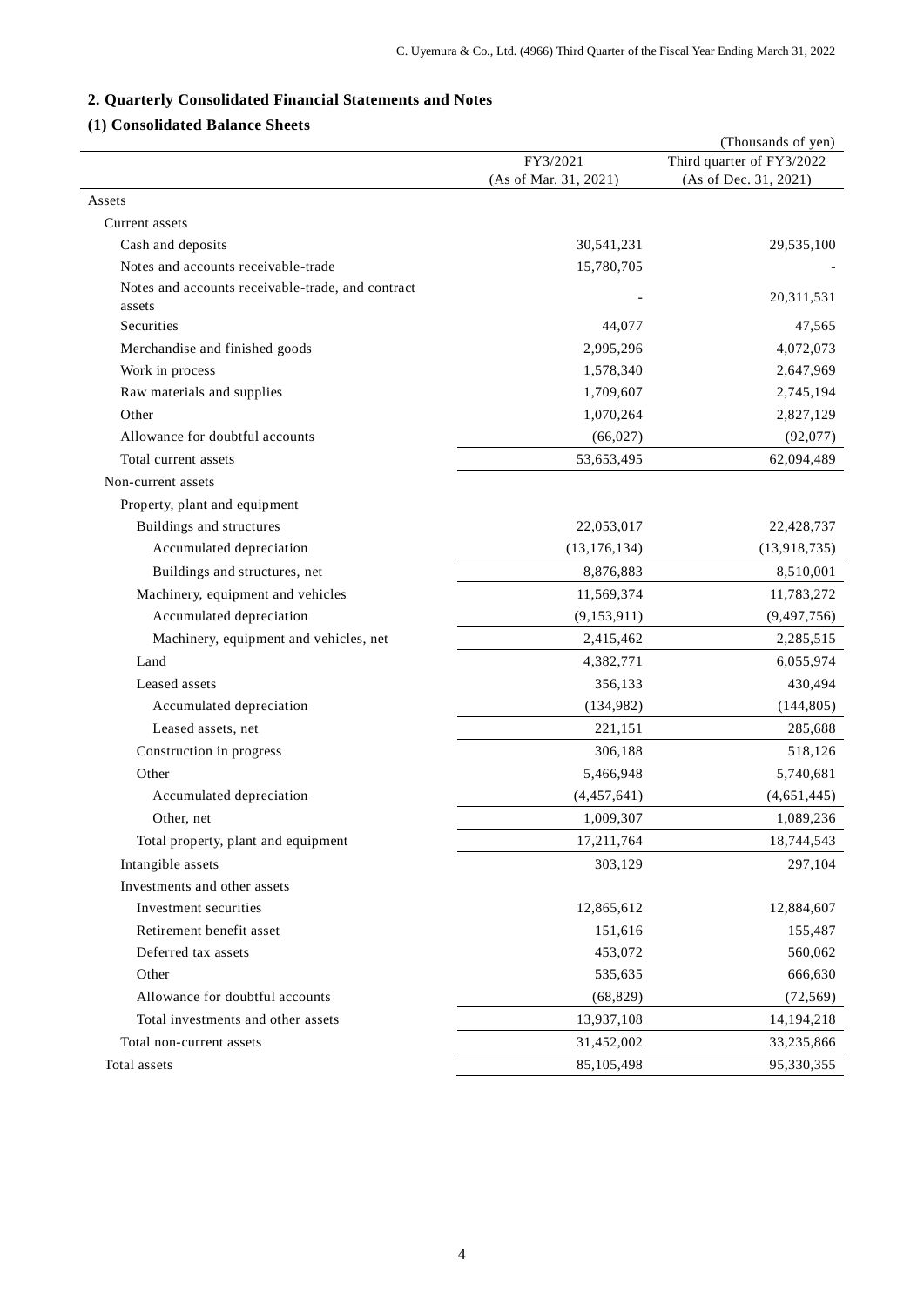| FY3/2021<br>(As of Mar. 31, 2021)<br>(As of Dec. 31, 2021)<br>Liabilities<br>Current liabilities<br>2,224,067<br>Notes and accounts payable-trade<br>2,612,477<br>Electronically recorded obligations-operating<br>3,533,356<br>4,658,826<br>Short-term borrowings<br>473,063<br>479,117<br>Lease obligations<br>116,169<br>154,384<br>2,362,751<br>1,610,495<br>Income taxes payable<br>Provision for bonuses<br>164,659<br>56,829<br>Provision for bonuses for directors (and other<br>132,937<br>177,250<br>officers)<br>Other<br>2,238,245<br>5,332,717<br>Total current liabilities<br>11,289,563<br>15,037,785<br>Non-current liabilities<br>648,549<br>Long-term guarantee deposits<br>682,645<br>Lease obligations<br>245,140<br>321,481<br>Deferred tax liabilities<br>2,531,547<br>2,035,492<br>Provision for retirement benefits for directors (and<br>193,765<br>other officers)<br>Retirement benefit liability<br>917,074<br>1,052,924<br>255,664<br>Long-term accounts payable-other<br>302,214<br>Other<br>339,868<br>Total non-current liabilities<br>4,342,235<br>5,184,131<br>Total liabilities<br>15,631,799<br>20,221,916<br>Net assets<br>Shareholders' equity<br>Share capital<br>1,336,936<br>1,336,936<br>Capital surplus<br>1,269,750<br>1,269,750<br>Retained earnings<br>68,100,768<br>73,865,308<br>Treasury shares<br>(4,527,433)<br>(6,518,210)<br>Total shareholders' equity<br>66,180,021<br>69,953,784<br>Accumulated other comprehensive income<br>Valuation difference on available-for-sale securities<br>747,353<br>781,182<br>Foreign currency translation adjustment<br>4,334,973<br>2,505,718<br>Remeasurements of defined benefit plans<br>40,604<br>38,499<br>Total accumulated other comprehensive income<br>3,293,677<br>5,154,654<br>Total net assets<br>69,473,699<br>75,108,438<br>Total liabilities and net assets<br>85,105,498<br>95,330,355 |  | (Thousands of yen)        |
|-------------------------------------------------------------------------------------------------------------------------------------------------------------------------------------------------------------------------------------------------------------------------------------------------------------------------------------------------------------------------------------------------------------------------------------------------------------------------------------------------------------------------------------------------------------------------------------------------------------------------------------------------------------------------------------------------------------------------------------------------------------------------------------------------------------------------------------------------------------------------------------------------------------------------------------------------------------------------------------------------------------------------------------------------------------------------------------------------------------------------------------------------------------------------------------------------------------------------------------------------------------------------------------------------------------------------------------------------------------------------------------------------------------------------------------------------------------------------------------------------------------------------------------------------------------------------------------------------------------------------------------------------------------------------------------------------------------------------------------------------------------------------------------------------------------------------------------------------------------------------------------------------|--|---------------------------|
|                                                                                                                                                                                                                                                                                                                                                                                                                                                                                                                                                                                                                                                                                                                                                                                                                                                                                                                                                                                                                                                                                                                                                                                                                                                                                                                                                                                                                                                                                                                                                                                                                                                                                                                                                                                                                                                                                                 |  | Third quarter of FY3/2022 |
|                                                                                                                                                                                                                                                                                                                                                                                                                                                                                                                                                                                                                                                                                                                                                                                                                                                                                                                                                                                                                                                                                                                                                                                                                                                                                                                                                                                                                                                                                                                                                                                                                                                                                                                                                                                                                                                                                                 |  |                           |
|                                                                                                                                                                                                                                                                                                                                                                                                                                                                                                                                                                                                                                                                                                                                                                                                                                                                                                                                                                                                                                                                                                                                                                                                                                                                                                                                                                                                                                                                                                                                                                                                                                                                                                                                                                                                                                                                                                 |  |                           |
|                                                                                                                                                                                                                                                                                                                                                                                                                                                                                                                                                                                                                                                                                                                                                                                                                                                                                                                                                                                                                                                                                                                                                                                                                                                                                                                                                                                                                                                                                                                                                                                                                                                                                                                                                                                                                                                                                                 |  |                           |
|                                                                                                                                                                                                                                                                                                                                                                                                                                                                                                                                                                                                                                                                                                                                                                                                                                                                                                                                                                                                                                                                                                                                                                                                                                                                                                                                                                                                                                                                                                                                                                                                                                                                                                                                                                                                                                                                                                 |  |                           |
|                                                                                                                                                                                                                                                                                                                                                                                                                                                                                                                                                                                                                                                                                                                                                                                                                                                                                                                                                                                                                                                                                                                                                                                                                                                                                                                                                                                                                                                                                                                                                                                                                                                                                                                                                                                                                                                                                                 |  |                           |
|                                                                                                                                                                                                                                                                                                                                                                                                                                                                                                                                                                                                                                                                                                                                                                                                                                                                                                                                                                                                                                                                                                                                                                                                                                                                                                                                                                                                                                                                                                                                                                                                                                                                                                                                                                                                                                                                                                 |  |                           |
|                                                                                                                                                                                                                                                                                                                                                                                                                                                                                                                                                                                                                                                                                                                                                                                                                                                                                                                                                                                                                                                                                                                                                                                                                                                                                                                                                                                                                                                                                                                                                                                                                                                                                                                                                                                                                                                                                                 |  |                           |
|                                                                                                                                                                                                                                                                                                                                                                                                                                                                                                                                                                                                                                                                                                                                                                                                                                                                                                                                                                                                                                                                                                                                                                                                                                                                                                                                                                                                                                                                                                                                                                                                                                                                                                                                                                                                                                                                                                 |  |                           |
|                                                                                                                                                                                                                                                                                                                                                                                                                                                                                                                                                                                                                                                                                                                                                                                                                                                                                                                                                                                                                                                                                                                                                                                                                                                                                                                                                                                                                                                                                                                                                                                                                                                                                                                                                                                                                                                                                                 |  |                           |
|                                                                                                                                                                                                                                                                                                                                                                                                                                                                                                                                                                                                                                                                                                                                                                                                                                                                                                                                                                                                                                                                                                                                                                                                                                                                                                                                                                                                                                                                                                                                                                                                                                                                                                                                                                                                                                                                                                 |  |                           |
|                                                                                                                                                                                                                                                                                                                                                                                                                                                                                                                                                                                                                                                                                                                                                                                                                                                                                                                                                                                                                                                                                                                                                                                                                                                                                                                                                                                                                                                                                                                                                                                                                                                                                                                                                                                                                                                                                                 |  |                           |
|                                                                                                                                                                                                                                                                                                                                                                                                                                                                                                                                                                                                                                                                                                                                                                                                                                                                                                                                                                                                                                                                                                                                                                                                                                                                                                                                                                                                                                                                                                                                                                                                                                                                                                                                                                                                                                                                                                 |  |                           |
|                                                                                                                                                                                                                                                                                                                                                                                                                                                                                                                                                                                                                                                                                                                                                                                                                                                                                                                                                                                                                                                                                                                                                                                                                                                                                                                                                                                                                                                                                                                                                                                                                                                                                                                                                                                                                                                                                                 |  |                           |
|                                                                                                                                                                                                                                                                                                                                                                                                                                                                                                                                                                                                                                                                                                                                                                                                                                                                                                                                                                                                                                                                                                                                                                                                                                                                                                                                                                                                                                                                                                                                                                                                                                                                                                                                                                                                                                                                                                 |  |                           |
|                                                                                                                                                                                                                                                                                                                                                                                                                                                                                                                                                                                                                                                                                                                                                                                                                                                                                                                                                                                                                                                                                                                                                                                                                                                                                                                                                                                                                                                                                                                                                                                                                                                                                                                                                                                                                                                                                                 |  |                           |
|                                                                                                                                                                                                                                                                                                                                                                                                                                                                                                                                                                                                                                                                                                                                                                                                                                                                                                                                                                                                                                                                                                                                                                                                                                                                                                                                                                                                                                                                                                                                                                                                                                                                                                                                                                                                                                                                                                 |  |                           |
|                                                                                                                                                                                                                                                                                                                                                                                                                                                                                                                                                                                                                                                                                                                                                                                                                                                                                                                                                                                                                                                                                                                                                                                                                                                                                                                                                                                                                                                                                                                                                                                                                                                                                                                                                                                                                                                                                                 |  |                           |
|                                                                                                                                                                                                                                                                                                                                                                                                                                                                                                                                                                                                                                                                                                                                                                                                                                                                                                                                                                                                                                                                                                                                                                                                                                                                                                                                                                                                                                                                                                                                                                                                                                                                                                                                                                                                                                                                                                 |  |                           |
|                                                                                                                                                                                                                                                                                                                                                                                                                                                                                                                                                                                                                                                                                                                                                                                                                                                                                                                                                                                                                                                                                                                                                                                                                                                                                                                                                                                                                                                                                                                                                                                                                                                                                                                                                                                                                                                                                                 |  |                           |
|                                                                                                                                                                                                                                                                                                                                                                                                                                                                                                                                                                                                                                                                                                                                                                                                                                                                                                                                                                                                                                                                                                                                                                                                                                                                                                                                                                                                                                                                                                                                                                                                                                                                                                                                                                                                                                                                                                 |  |                           |
|                                                                                                                                                                                                                                                                                                                                                                                                                                                                                                                                                                                                                                                                                                                                                                                                                                                                                                                                                                                                                                                                                                                                                                                                                                                                                                                                                                                                                                                                                                                                                                                                                                                                                                                                                                                                                                                                                                 |  |                           |
|                                                                                                                                                                                                                                                                                                                                                                                                                                                                                                                                                                                                                                                                                                                                                                                                                                                                                                                                                                                                                                                                                                                                                                                                                                                                                                                                                                                                                                                                                                                                                                                                                                                                                                                                                                                                                                                                                                 |  |                           |
|                                                                                                                                                                                                                                                                                                                                                                                                                                                                                                                                                                                                                                                                                                                                                                                                                                                                                                                                                                                                                                                                                                                                                                                                                                                                                                                                                                                                                                                                                                                                                                                                                                                                                                                                                                                                                                                                                                 |  |                           |
|                                                                                                                                                                                                                                                                                                                                                                                                                                                                                                                                                                                                                                                                                                                                                                                                                                                                                                                                                                                                                                                                                                                                                                                                                                                                                                                                                                                                                                                                                                                                                                                                                                                                                                                                                                                                                                                                                                 |  |                           |
|                                                                                                                                                                                                                                                                                                                                                                                                                                                                                                                                                                                                                                                                                                                                                                                                                                                                                                                                                                                                                                                                                                                                                                                                                                                                                                                                                                                                                                                                                                                                                                                                                                                                                                                                                                                                                                                                                                 |  |                           |
|                                                                                                                                                                                                                                                                                                                                                                                                                                                                                                                                                                                                                                                                                                                                                                                                                                                                                                                                                                                                                                                                                                                                                                                                                                                                                                                                                                                                                                                                                                                                                                                                                                                                                                                                                                                                                                                                                                 |  |                           |
|                                                                                                                                                                                                                                                                                                                                                                                                                                                                                                                                                                                                                                                                                                                                                                                                                                                                                                                                                                                                                                                                                                                                                                                                                                                                                                                                                                                                                                                                                                                                                                                                                                                                                                                                                                                                                                                                                                 |  |                           |
|                                                                                                                                                                                                                                                                                                                                                                                                                                                                                                                                                                                                                                                                                                                                                                                                                                                                                                                                                                                                                                                                                                                                                                                                                                                                                                                                                                                                                                                                                                                                                                                                                                                                                                                                                                                                                                                                                                 |  |                           |
|                                                                                                                                                                                                                                                                                                                                                                                                                                                                                                                                                                                                                                                                                                                                                                                                                                                                                                                                                                                                                                                                                                                                                                                                                                                                                                                                                                                                                                                                                                                                                                                                                                                                                                                                                                                                                                                                                                 |  |                           |
|                                                                                                                                                                                                                                                                                                                                                                                                                                                                                                                                                                                                                                                                                                                                                                                                                                                                                                                                                                                                                                                                                                                                                                                                                                                                                                                                                                                                                                                                                                                                                                                                                                                                                                                                                                                                                                                                                                 |  |                           |
|                                                                                                                                                                                                                                                                                                                                                                                                                                                                                                                                                                                                                                                                                                                                                                                                                                                                                                                                                                                                                                                                                                                                                                                                                                                                                                                                                                                                                                                                                                                                                                                                                                                                                                                                                                                                                                                                                                 |  |                           |
|                                                                                                                                                                                                                                                                                                                                                                                                                                                                                                                                                                                                                                                                                                                                                                                                                                                                                                                                                                                                                                                                                                                                                                                                                                                                                                                                                                                                                                                                                                                                                                                                                                                                                                                                                                                                                                                                                                 |  |                           |
|                                                                                                                                                                                                                                                                                                                                                                                                                                                                                                                                                                                                                                                                                                                                                                                                                                                                                                                                                                                                                                                                                                                                                                                                                                                                                                                                                                                                                                                                                                                                                                                                                                                                                                                                                                                                                                                                                                 |  |                           |
|                                                                                                                                                                                                                                                                                                                                                                                                                                                                                                                                                                                                                                                                                                                                                                                                                                                                                                                                                                                                                                                                                                                                                                                                                                                                                                                                                                                                                                                                                                                                                                                                                                                                                                                                                                                                                                                                                                 |  |                           |
|                                                                                                                                                                                                                                                                                                                                                                                                                                                                                                                                                                                                                                                                                                                                                                                                                                                                                                                                                                                                                                                                                                                                                                                                                                                                                                                                                                                                                                                                                                                                                                                                                                                                                                                                                                                                                                                                                                 |  |                           |
|                                                                                                                                                                                                                                                                                                                                                                                                                                                                                                                                                                                                                                                                                                                                                                                                                                                                                                                                                                                                                                                                                                                                                                                                                                                                                                                                                                                                                                                                                                                                                                                                                                                                                                                                                                                                                                                                                                 |  |                           |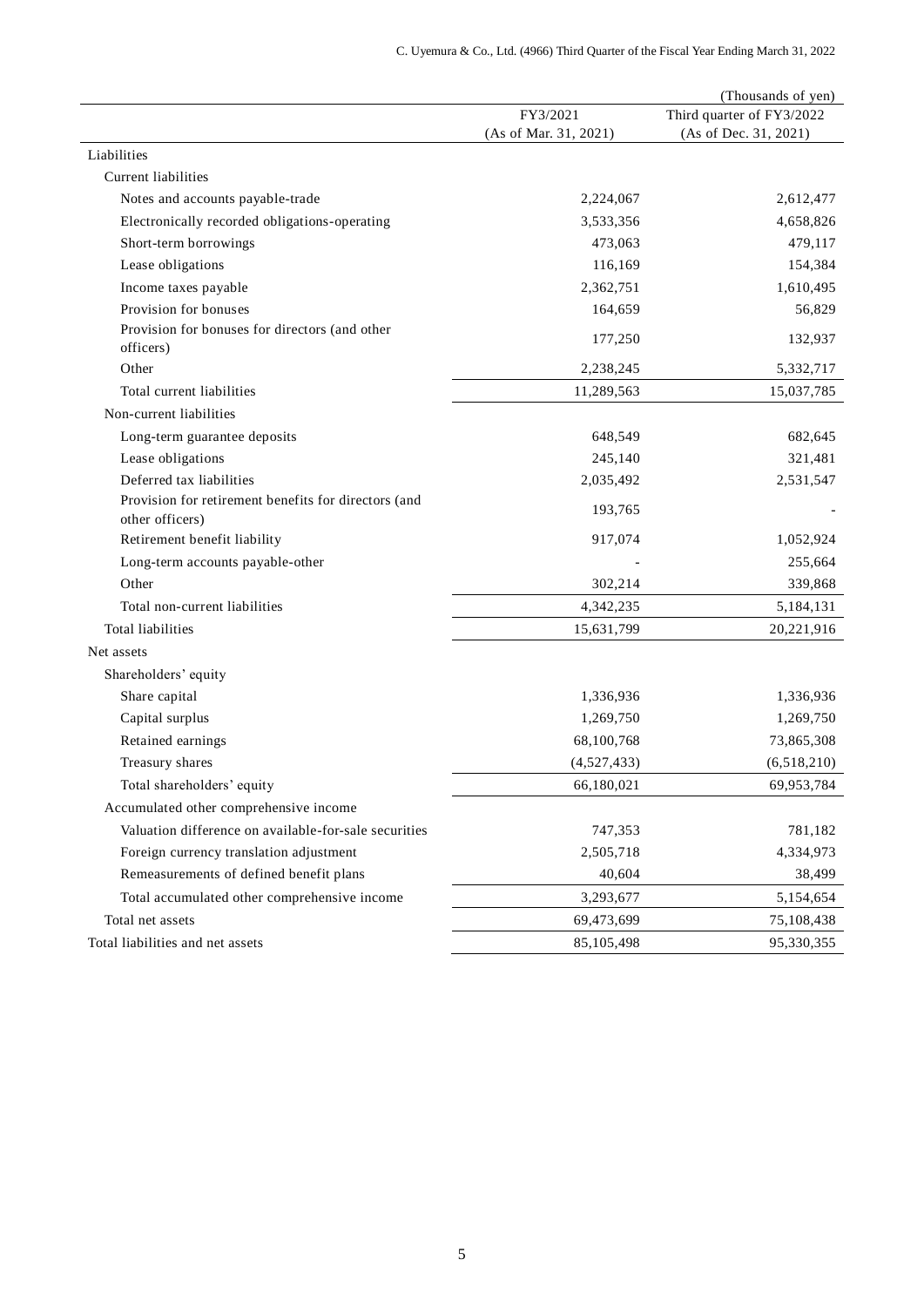# **(2) Consolidated Statements of Income and Comprehensive Income**

# **(For the Nine-month Period)**

|                                                                                  |                                                | (Thousands of yen)                             |
|----------------------------------------------------------------------------------|------------------------------------------------|------------------------------------------------|
|                                                                                  | First nine months of FY3/2021                  | First nine months of FY3/2022                  |
| Net sales                                                                        | $(Apr. 1, 2020 - Dec. 31, 2020)$<br>40,460,794 | $(Apr. 1, 2021 - Dec. 31, 2021)$<br>51,641,086 |
| Cost of sales                                                                    | 26,715,956                                     | 33,651,339                                     |
| Gross profit                                                                     | 13,744,838                                     | 17,989,746                                     |
|                                                                                  |                                                |                                                |
| Selling, general and administrative expenses                                     | 7,216,382                                      | 7,835,069                                      |
| Operating profit                                                                 | 6,528,456                                      | 10,154,677                                     |
| Non-operating income<br>Interest income                                          |                                                |                                                |
| Dividend income                                                                  | 112,435                                        | 97,163                                         |
|                                                                                  | 46,798                                         | 56,509                                         |
| Valuable resource recovery income                                                | 52,870                                         | 42,193                                         |
| Foreign exchange gains                                                           |                                                | 96,400                                         |
| Subsidy income                                                                   | 78,104                                         | 64,189                                         |
| Technical advisory fee income<br>Other                                           | 116,252                                        | 16,232<br>72,265                               |
| Total non-operating income                                                       | 406,460                                        | 444,953                                        |
|                                                                                  |                                                |                                                |
| Non-operating expenses                                                           |                                                |                                                |
| Interest expenses<br>Foreign exchange losses                                     | 7,624                                          | 12,766                                         |
|                                                                                  | 95,258                                         |                                                |
| Commission expenses                                                              | 11,155<br>1,344                                | 12,639<br>5,920                                |
| Commission for purchase of treasury shares<br>Loss on disposal of inventories    | 6,038                                          | 6,128                                          |
| Other                                                                            | 27,446                                         | 6,677                                          |
|                                                                                  | 148,867                                        | 44,132                                         |
| Total non-operating expenses                                                     |                                                |                                                |
| Ordinary profit                                                                  | 6,786,049                                      | 10,555,498                                     |
| Extraordinary income<br>Gain on sale of non-current assets                       | 11,788                                         | 21,555                                         |
|                                                                                  | 11,788                                         |                                                |
| Total extraordinary income                                                       |                                                | 21,555                                         |
| <b>Extraordinary losses</b><br>Loss on sale and retirement of non-current assets |                                                |                                                |
|                                                                                  | 7,929                                          | 20,464                                         |
| Total extraordinary losses                                                       | 7,929                                          | 20,464                                         |
| Profit before income taxes                                                       | 6,789,908                                      | 10,556,589                                     |
| Income taxes-current                                                             | 1,702,537                                      | 2,876,153                                      |
| Income taxes-deferred                                                            | 170,516                                        | 377,497                                        |
| Total income taxes                                                               | 1,873,053                                      | 3,253,650                                      |
| Profit                                                                           | 4,916,854                                      | 7,302,939                                      |
| Profit attributable to:                                                          |                                                |                                                |
| Profit attributable to owners of parent                                          | 4,916,854                                      | 7,302,939                                      |
| Other comprehensive income                                                       |                                                |                                                |
| Valuation difference on available-for-sale securities                            | 275,241                                        | 33,828                                         |
| Foreign currency translation adjustment                                          | (736, 297)                                     | 1,829,254                                      |
| Remeasurements of defined benefit plans, net of tax                              | 4,191                                          | (2,105)                                        |
| Total other comprehensive income                                                 | (456, 864)                                     | 1,860,977                                      |
| Comprehensive income                                                             | 4,459,989                                      | 9,163,916                                      |
| Comprehensive income attributable to:                                            |                                                |                                                |
| Comprehensive income attributable to owners of<br>parent                         | 4,459,989                                      | 9,163,916                                      |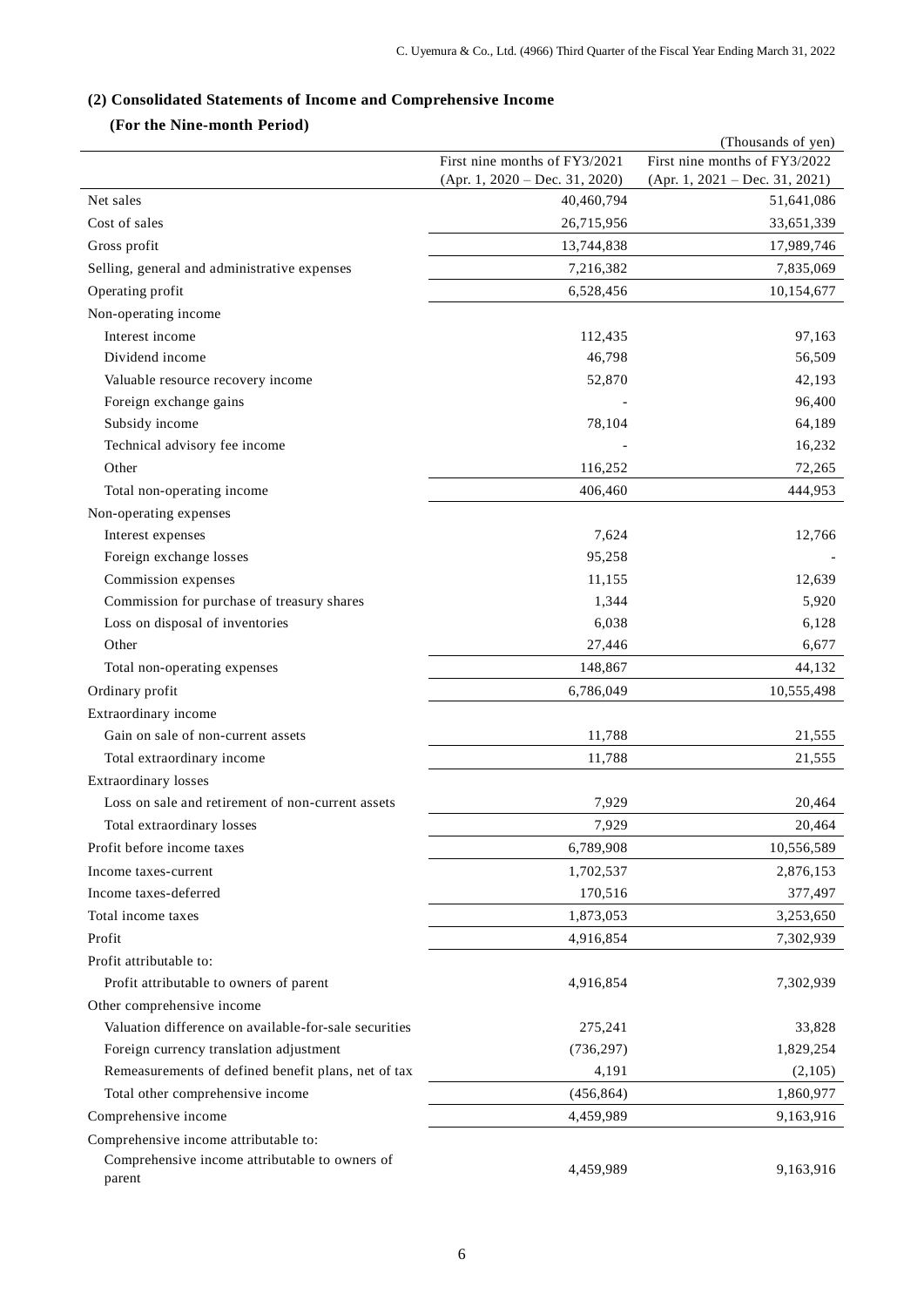## **(3) Notes to Quarterly Consolidated Financial Statements**

## **Going Concern Assumption**

Not applicable.

## **Significant Changes in Shareholders' Equity**

Following the resolution approved by its Board of Directors meeting held on May 14, 2021, the Company acquired 451,500 shares of its treasury shares. In addition, the number of treasury shares decreased by 3,802 shares due to disposal of treasury shares as restricted stock compensation which was implemented on August 6, 2021. Primarily from these events, treasury shares increased 1,990,777 thousand yen during the period under review to 6,518,210 thousand yen as of the end of the period under review. The number of treasury shares reflects the 2-for-1 common stock split conducted on July 1, 2021.

## **Changes in Accounting Policies**

Application of the Accounting Standard for Revenue Recognition

Beginning with the first quarter of the current fiscal year, the Company has applied the Accounting Standard for Revenue Recognition (ASBJ Statement No. 29, March 31, 2020). Based on this application, revenue expected to be received in exchange for the provision of goods and services is recognized when the control of the goods and services is transferred to customers. As a result, for contracts to which the acceptance inspection method was previously applied and for which the performance obligation is to be satisfied over a certain period of time, the Company has changed to a method of estimating the progress toward fulfillment of performance obligations and recognizing revenue based on the progress over a certain period of time.

For the application of the Accounting Standard for Revenue Recognition, in accordance with the transitional treatment prescribed in the proviso to Paragraph 84 of this standard, the cumulative effect of the retrospective application of the new accounting policies, if it is applied prior to the first quarter, is added to or subtracted from retained earnings at the beginning of the first quarter. The new standard is then applied beginning with this amount of retained earnings. However, the Company has applied the method prescribed in Paragraph 86 of this standard and has not retrospectively applied the new accounting policies to contracts in which almost all revenue were recognized in accordance with the previous treatment prior to the beginning of the first quarter. In addition, the Company has applied the method prescribed in Paragraph 86, Article 1 of the Accounting Standard for Revenue Recognition, and accounted for contract changes made prior to the beginning of the first quarter based on the contract terms after reflecting all contract changes, and added or subtracted the cumulative effect of such changes to retained earnings at the beginning of the first quarter.

As a result, net sales increased by 905 million yen, cost of sales increased by 798 million yen, and operating profit, ordinary profit and profit before income taxes increased by 106 million yen each in the period under review. In addition, the new standard increased retained earnings at the beginning of the current fiscal year by 54 million yen.

Due to the application of the Accounting Standard for Revenue Recognition, notes and accounts receivable-trade that were presented in the current assets section of the consolidated balance sheet in the previous fiscal year is, from the first quarter of the current fiscal year, included in notes and accounts receivable-trade, and contract assets. In accordance with the transitional treatment prescribed in Paragraph 89-2 of the Accounting Standard for Revenue Recognition, no reclassification has been made to the prior year's consolidated financial statements to conform to the new presentation. Furthermore, in accordance with the transitional treatment prescribed in Paragraph 28-15 of the Accounting Standard for Quarterly Financial Reporting (ASBJ Statement No. 12, March 31, 2020), the Company has not presented information on revenue from contracts with customers broken down for the first nine months of the previous fiscal year.

## Application of the Accounting Standard for Fair Value Measurement

Beginning with the first quarter of the current fiscal year, the Company has applied the Accounting Standard for Fair Value Measurement (ASBJ Statement No. 30, July 4, 2019) and has applied the new accounting policies set forth by the Accounting Standard for Fair Value Measurement prospectively in accordance with the transitional treatment prescribed in Paragraph 19 of the Accounting Standard for Fair Value Measurement and Paragraph 44-2 of the Accounting Standard for Financial Instruments (ASBJ Statement No. 10, July 4, 2019). There is no effect of this change on the quarterly consolidated financial statements.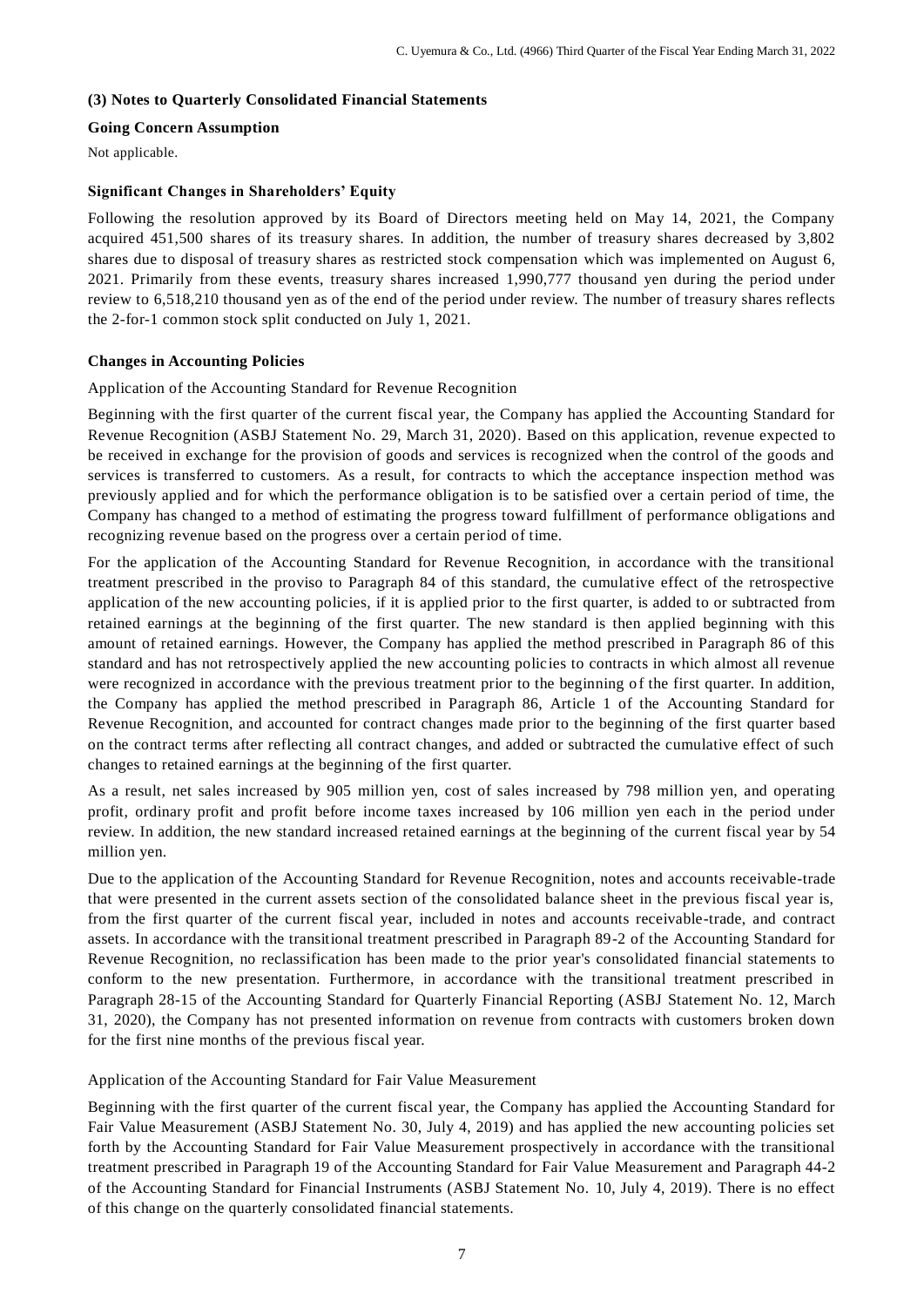### **Segment and Other Information**

## Segment Information

I. First nine months of FY3/2021 (Apr. 1, 2020 – Dec. 31, 2020)

 $\frac{1}{2}$  . In four related to sales and profit or loss for each reportable segment (Thousands of yen)

| 1. Information related to safes and profit or loss for each reportable segment<br>Thousands of year. |                                   |                                   |                |                          |                      |                   |                      |            |                                                                              |  |
|------------------------------------------------------------------------------------------------------|-----------------------------------|-----------------------------------|----------------|--------------------------|----------------------|-------------------|----------------------|------------|------------------------------------------------------------------------------|--|
|                                                                                                      | Reportable segment                |                                   |                |                          |                      |                   |                      |            | Amounts shown on                                                             |  |
|                                                                                                      | Surface<br>Finishing<br>Materials | Surface<br>Finishing<br>Machinery | Plating<br>Job | Real<br>Estate<br>Rental | Subtotal             | Other<br>(Note 1) | Total                | Adjustment | consolidated<br>statements of<br>income/<br>comprehensive<br>income (Note 2) |  |
| Sales<br>Sales to third<br>parties<br>Intersegment<br>sales and                                      | 31,160,272<br>20.120              | 5,762,835<br>1.129                | 2,922,783      | 605,631                  | 40,451,522<br>21,249 | 9,271             | 40,460,794<br>21.249 | (21,249)   | 40,460,794                                                                   |  |
| transfers                                                                                            |                                   |                                   |                |                          |                      | -                 |                      |            |                                                                              |  |
| Total                                                                                                | 31,180,393                        | 5,763,964                         | 2,922,783      | 605,631                  | 40,472,772           | 9,271             | 40,482,044           | (21,249)   | 40,460,794                                                                   |  |
| Segment profit<br>$(\text{loss})$                                                                    | 5,910,053                         | 518,421                           | (255, 880)     | 347,841                  | 6,520,435            | 8,020             | 6,528,456            |            | 6,528,456                                                                    |  |

Notes: 1. The "Other" business segment consists of activities that are not included in any of the four reportable segments, and its sales include royalty revenue.

2. Total segment profit (loss) is equal to operating profit shown on the quarterly consolidated statements of income and comprehensive income.

II. First nine months of FY3/2022 (Apr. 1, 2021 – Dec. 31, 2021)

1. Information related to sales and profit or loss for each reportable segment and on breakdown of revenues

|                                             |                                   |                                   |             |                              |            |                   |            |            | (Thousands of yen)                                                                          |
|---------------------------------------------|-----------------------------------|-----------------------------------|-------------|------------------------------|------------|-------------------|------------|------------|---------------------------------------------------------------------------------------------|
|                                             | Reportable segment                |                                   |             |                              |            |                   |            |            | Amounts                                                                                     |
|                                             | Surface<br>Finishing<br>Materials | Surface<br>Finishing<br>Machinery | Plating Job | <b>Real Estate</b><br>Rental | Subtotal   | Other<br>(Note 1) | Total      | Adjustment | shown on<br>consolidated<br>statements of<br>income/<br>comprehensive<br>income<br>(Note 2) |
| Net sales                                   |                                   |                                   |             |                              |            |                   |            |            |                                                                                             |
| Japan                                       | 14,605,579                        | 3,203,813                         |             |                              | 17,809,392 | 12,738            | 17,822,130 |            | 17,822,130                                                                                  |
| Taiwan                                      | 11,746,257                        | 342,083                           | 797,973     | $\overline{\phantom{a}}$     | 12,886,314 |                   | 12,886,314 |            | 12,886,314                                                                                  |
| China                                       | 8,698,948                         | 546,444                           |             |                              | 9,245,393  |                   | 9,245,393  |            | 9,245,393                                                                                   |
| South Korea                                 | 2,953,333                         | 11,880                            |             |                              | 2,965,213  |                   | 2,965,213  |            | 2,965,213                                                                                   |
| Singapore                                   | 1,849,493                         | 222,733                           |             |                              | 2,072,226  |                   | 2,072,226  |            | 2,072,226                                                                                   |
| Thailand                                    | 124,421                           |                                   | 2,317,909   |                              | 2,442,331  |                   | 2,442,331  |            | 2,442,331                                                                                   |
| North America                               | 3,298,489                         | 24,654                            |             |                              | 3,323,143  |                   | 3,323,143  |            | 3,323,143                                                                                   |
| Other                                       |                                   |                                   | 255,980     |                              | 255,980    |                   | 255,980    |            | 255,980                                                                                     |
| Revenue from<br>contracts with<br>customers | 43,276,522                        | 4,351,610                         | 3,371,863   |                              | 50,999,996 | 12,738            | 51,012,734 |            | 51,012,734                                                                                  |
| Other revenue                               |                                   |                                   |             | 628,352                      | 628,352    |                   | 628,352    |            | 628,352                                                                                     |
| Sales to third<br>parties                   | 43,276,522                        | 4,351,610                         | 3,371,863   | 628,352                      | 51,628,348 | 12,738            | 51,641,086 |            | 51,641,086                                                                                  |
| Intersegment<br>sales and<br>transfers      | 68                                | 257                               |             |                              | 325        |                   | 325        | (325)      |                                                                                             |
| Total                                       | 43,276,590                        | 4,351,867                         | 3,371,863   | 628,352                      | 51,628,673 | 12,738            | 51,641,411 | (325)      | 51,641,086                                                                                  |
| Segment profit                              | 9,389,169                         | 349,130                           | 22,084      | 383,073                      | 10,143,459 | 11,218            | 10,154,677 |            | 10,154,677                                                                                  |

Notes: 1. The "Other" business segment consists of activities that are not included in any of the four reportable segments, and its sales include royalty revenue.

2. Total segment profit is equal to operating profit shown on the quarterly consolidated statements of income and comprehensive income.

3. Net sales are broken down by reportable segment into the countries or regions where the Company and its consolidated subsidiaries are located.